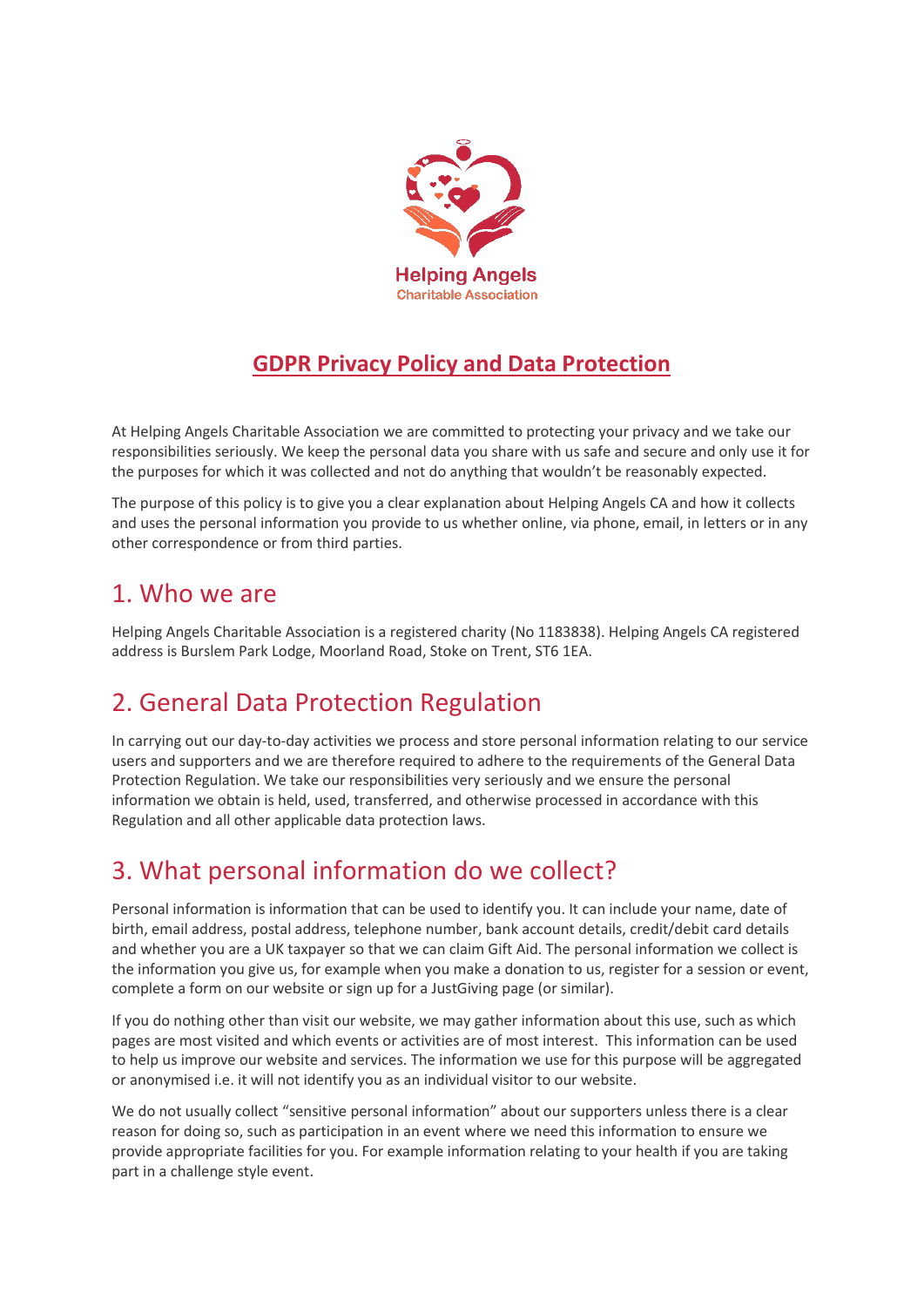## 4. Credit and debit card payments

If you use your credit or debit card to donate to us or buy something online or over the phone, we will ensure that this is done securely. We do not store your credit or debit card details following the completion of your transaction, and all card details are securely destroyed once the payment or donation has been processed.

# 5. Why do we collect and how do we use your information?

We may collect your personal information for a number of reasons, such as:

- to provide you with the services, products or information you have requested
- to process any donation(s) we may receive from you
- to ask you to help us raise money or donate money to our charity
- to provide you with information about our work or our activities that you have asked to receive
- for administration purposes eg. we may contact you about a donation you have made or event you have expressed an interest in or registered for
- where it is required or authorised by law.
- when you sign in the lodge or Community Centre using our registers

We may contact you for marketing purposes by mail, e-mail or telephone; in some cases, this will require getting your permission. We may also send you service communications via e-mail, for example when you register for an event.

We will always communicate with you in accordance with your stated preferences. You can change your mind about these preferences at any time by emailing us on: helpingangelsca@outlook.com.

## 6. Information sharing and disclosure

We will not sell or swap your information with any third party.

We may share your information with our data processors. These are trusted partner organisations that work with us in connection with our charitable purposes, for example carrying out mailings on our behalf. All our trusted partners are required to comply with data protection laws and are only allowed to process your information in strict compliance with our instructions. We will always make sure appropriate contracts and controls are in place and we regularly monitor all our partners to ensure their compliance.

We may disclose your personal information to third parties if we are required to do so through a legal obligation (for example to the police or a government body) but we will not share your information for any other purposes.

## 7. The accuracy of your information

We aim to ensure that all information we hold about you is accurate and up to date. If any of the information we hold about you is inaccurate and either you advise us or we become otherwise aware, we will ensure it is amended and updated as soon as possible.

If you would like to tell us of any changes to your information, change the way we contact you or if you no longer want to hear from us, then please contact our team through the following means:

By Email: info@helpingangelsca.org.uk

By Phone: Call us on 01782 273213 (Mon-Fri 9am – 4:30pm)